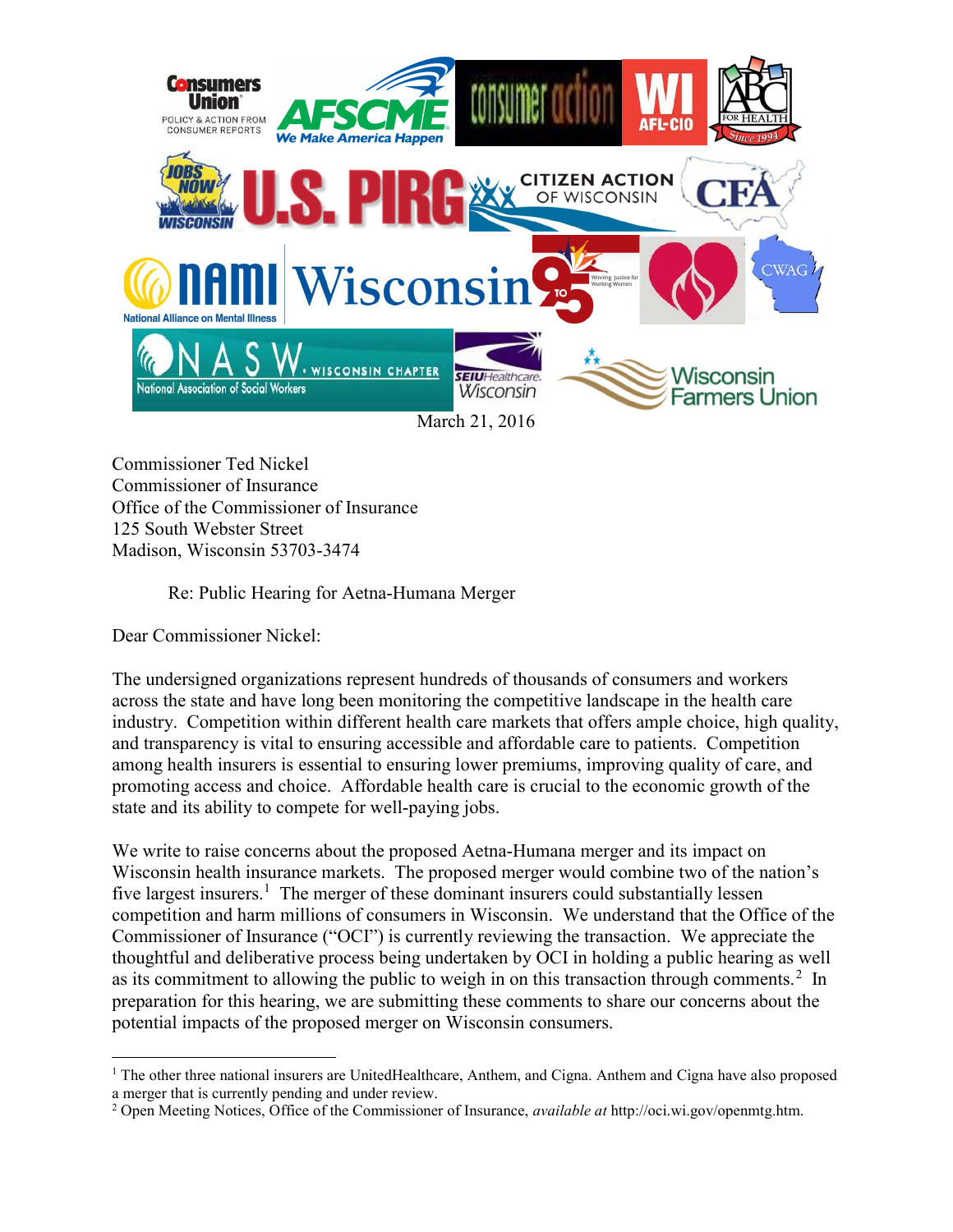Under Wisconsin law, the Commissioner, after a public hearing, is authorized to disapprove any merger of insurers that "would be contrary to the law or to the interests of the insureds of any participating domestic corporation or the Wisconsin insureds of any participating nondomestic corporation."<sup>3</sup> "The commissioner may disapprove an acquisition if there is substantial evidence that the effect of the acquisition may be to substantially lessen competition in any line of insurance in this state or tend to create a monopoly."<sup>4</sup> In assessing if a health insurance merger substantially lessens competition, Wisconsin regulations states that it is *prima facie* evidence if there is a significant trend toward concentration in the product and geographical market, one of the merging insurers is in a grouping of large insurers, and the other has a market share of 2% or more.<sup>5</sup> Wisconsin regulations also state that it is *prima facie* evidence if the merger is between a company with 19% or more and a company with 1% or more of a market.<sup>6</sup> Even absent a showing of prima facie evidence, the Commissioner "may establish the requisite anticompetitive effect based upon other substantial evidence."<sup>7</sup>

As we document below we are concerned that:

- $\bullet$  the merger may be a *prima facie* violation in the administrative-services-only ("ASO") market;
- $\bullet$  the merger may be a *prima facie* violation in the Medicare Part D market;
- substantial evidence supports a finding of a violation in the Medicare Advantage market, especially by eliminating potential competition between Humana and Aetna;
- past rate increases and consumer protection violations by Aetna and Humana intensify the level of competitive concerns;
- the merger will lead to increased premiums, especially based on past mergers;
- the merger will raise concerns over network adequacy; and
- potential efficiencies will not outweigh the competitive harm from the merger.

Finally, we address possible remedies that OCI might consider to protect consumers and the public interest if this merger goes forward.

## I. The Merger of Aetna and Humana Could Have a Substantial Harmful Impact on Wisconsin's Insurance Markets and Consumers

Protecting health insurance competition is crucial to promoting affordable health care. Although there has been somewhat greater choice in the market with recent reforms and market initiatives, we are concerned that much of that progress could be undermined. On top of the proposed switch in the State Employee Health Plan from a competitive exchange to a self-insured plan, along with the long term FamilyCare model, further consolidation would raise even greater competitive concerns. Humana is involved in both markets, and is likely to bid to be the

<sup>&</sup>lt;sup>3</sup> W.R.S. § 611.73(3)(A).

<sup>&</sup>lt;sup>4</sup> Ins  $\S$  40.025(4)(a).

 $5 \text{ Ins } \S 40.025(4)(b)2.$ 

 $6 \text{ Ins } § 40.025(4)(b)1b.$ 

 $7 \text{ Ins } \S 40.025(4)(b)4.$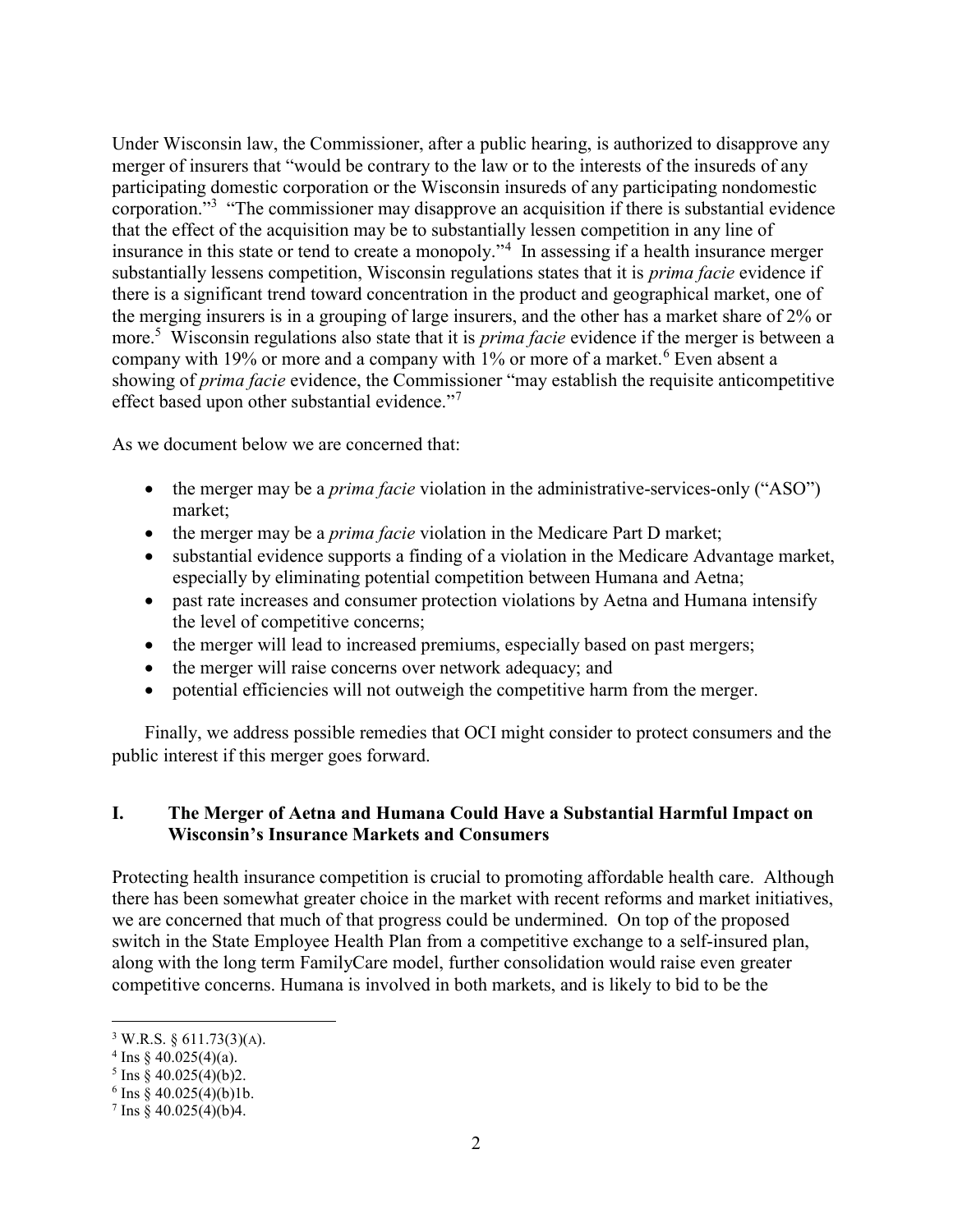administrator of these public health plans at the expense of existing community-based companies. Especially considering companies such as Anthem pulling out of select counties and United Healthcare proposing leaving key markets, this proposed merger could be a tipping point to a significant reduction in health insurance competition in the state.

Loss of competition in the ASO market. We are concerned that the merger between Aetna and Humana could substantially lessen competition within the administrative-services-only ("ASO") market. Large employers that self-insure rely on less than a handful of insurance companies for administrative services, including access to provider networks. A combination of Aetna and Humana would result in an entity with over a 10 percent market share of the Wisconsin ASO market.<sup>8</sup> When combined with the announced Anthem-Cigna merger, the two new entities would be responsible for servicing 61.1 percent of all ASO business.  $9$  The Anthem-Cigna merger appears to be a prima facie violation on its own, and the Aetna-Humana merger would also appear to be a prima facie violation if there is a significant trend toward concentration in the ASO market. We believe that detailed evaluation of the proposed merger's impact on the ASO market is warranted under the statute, especially in regards to whether "there is a significant trend toward concentration" as defined in the statute.<sup>10</sup> Indeed, a recent study of the impact of the proposed mergers showed a significant increase in commercial ASO insurance concentration.<sup>11</sup> Any increase in ASO costs could result in higher premiums and reduced health care benefits.

Loss of competition in the Medicare Part D market. Medicare Part D is the provision of prescription benefits for Medicare beneficiaries. Aetna has 6% and Humana has 24.4% of the Part D market statewide.<sup>12</sup> These numbers are well within the state's defined thresholds for prima facie evidence of violation of the competitive standard for markets that are not highly concentrated.<sup>13</sup> We also believe that the merger will significantly raise concentration in the important metropolitan areas of Milwaukee, Madison, Green Bay, Eau Claire, La Crosse, Wausau, Racine, and Janesville.<sup>14</sup> The loss of competition could result in higher Part D premiums and higher drug costs overall.

Loss of existing and potential competition in Medicare Advantage. The merger also puts an end to what could be significant existing and future competition between Aetna and Humana in Medicare Advantage. Medicare Advantage is a Medicare supplemental program used by hundreds of thousands of Wisconsin Medicare beneficiaries.

 $8$  See Effects on Competition of Proposed Health Insurer Mergers: Hearing before Comm, on the Judiciary Subcomm. on Regulatory Reform, Commercial and Antitrust Law, 114th Cong. (Sept. 29, 2015) (testimony of Edmund F. Haislmaier, Heritage Foundation), available at http://www.heritage.org/research/testimony/2015/effectson-competition-of-proposed-health-insurer-mergers.

 $9$  Id.

<sup>&</sup>lt;sup>10</sup> Ins § 40.025(4)(b)2.

 $11$  Douglas Hervey, David Muhlestein, and Austin Bordelon, How Might Proposed Payer Mergers Impact State Insurance Markets?, HEALTH AFFAIRS BLOG (Dec. 1, 2015), http://healthaffairs.org/blog/2015/12/01/how-mightproposed-payer-mergers-impact-state-insurance-markets/.

 $^{12}$  See Medicare Advantage/Part D Contract and Enrollment Data, Centers for Medicare and Medicaid Services, available at https://www.cms.gov/Research-Statistics-Data-and-Systems/Statistics-Trends-and-Reports/MCRAdvPartDEnrolData/index.html.

<sup>&</sup>lt;sup>13</sup> Ins  $\frac{6}{9}$  40.025(4)(b)1b.

<sup>&</sup>lt;sup>14</sup> See Medicare Advantage/Part D Contract and Enrollment Data, supra note 12.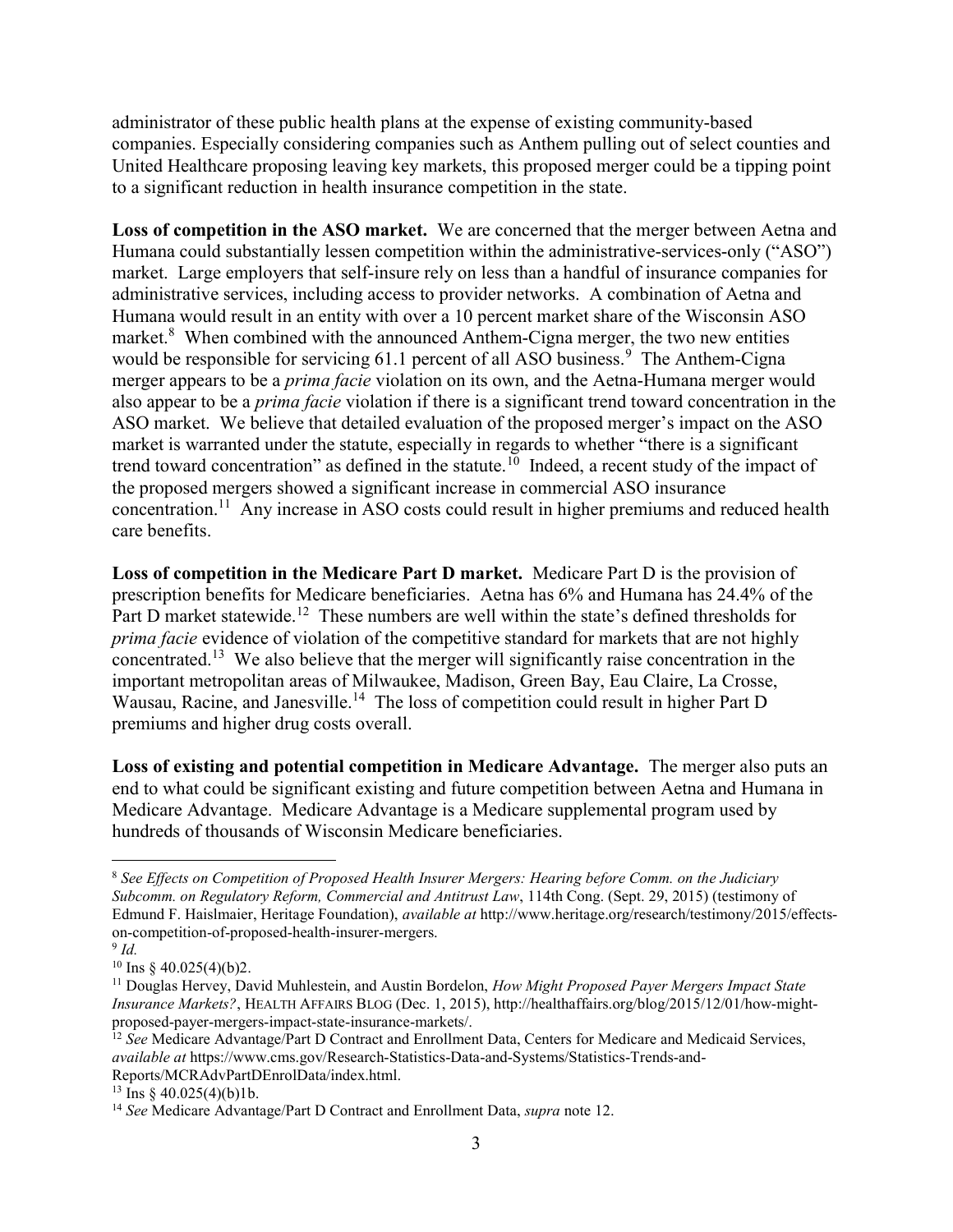Based on Centers for Medicare & Medicaid Services data, Aetna and Humana already have competing Medicare Advantage contracts in 27 Wisconsin counties.<sup>15</sup> Aetna and Humana have increasingly been invading each other's territories and competing directly with Medicare Advantage products. A recent study by the Center for American Progress found that the number of overlap counties in the U.S. increased from 82 to 562 in the past three years.<sup>16</sup>



Absent this acquisition we could expect Aetna to significantly increase its competition against Humana in Medicare Advantage, and that competition would result in significant benefits to consumers.

The law is clear that the loss of potential competition is a sound reason to find a merger anticompetitive. As the Supreme Court observed in United States v. Penn-Olin, "[t]he existence of an aggressive, well equipped and well financed corporation engaged in the same or related lines of commerce waiting anxiously to enter an oligopolistic market would be a substantial incentive to competition which cannot be underestimated."<sup>17</sup>

In the past insurance commissioners have refused to approve health insurance mergers based on the loss of potential competition. For example, in 2007 the Pennsylvania Insurance Commissioner considered the merger between Pittsburgh-based Highmark and Philadelphiabased Independence Blue Cross. Even though there was little current competition between the

<sup>16</sup> Topher Spiro, Maura Calsyn, & Meghan O'Toole, Bigger Is Not Better: Proposed Insurer Mergers Are Likely to Harm Consumers and Taxpayers, Center for American Progress (Jan. 21, 2015),

 $\overline{a}$  $15$  *Id.* 

https://www.americanprogress.org/issues/healthcare/report/2016/01/21/129099/bigger-is-not-better/.

<sup>&</sup>lt;sup>17</sup> United States v. Penn-Olin Chem. Co., 378 U.S. 158, 174 (1964). See also FTC v. Staples, Inc., 970 F. Supp. 1066, 1082 (D.D.C. 1997); United States v. Citizens & S. Nat'l Bank, 422 U.S. 86, 116 (1975).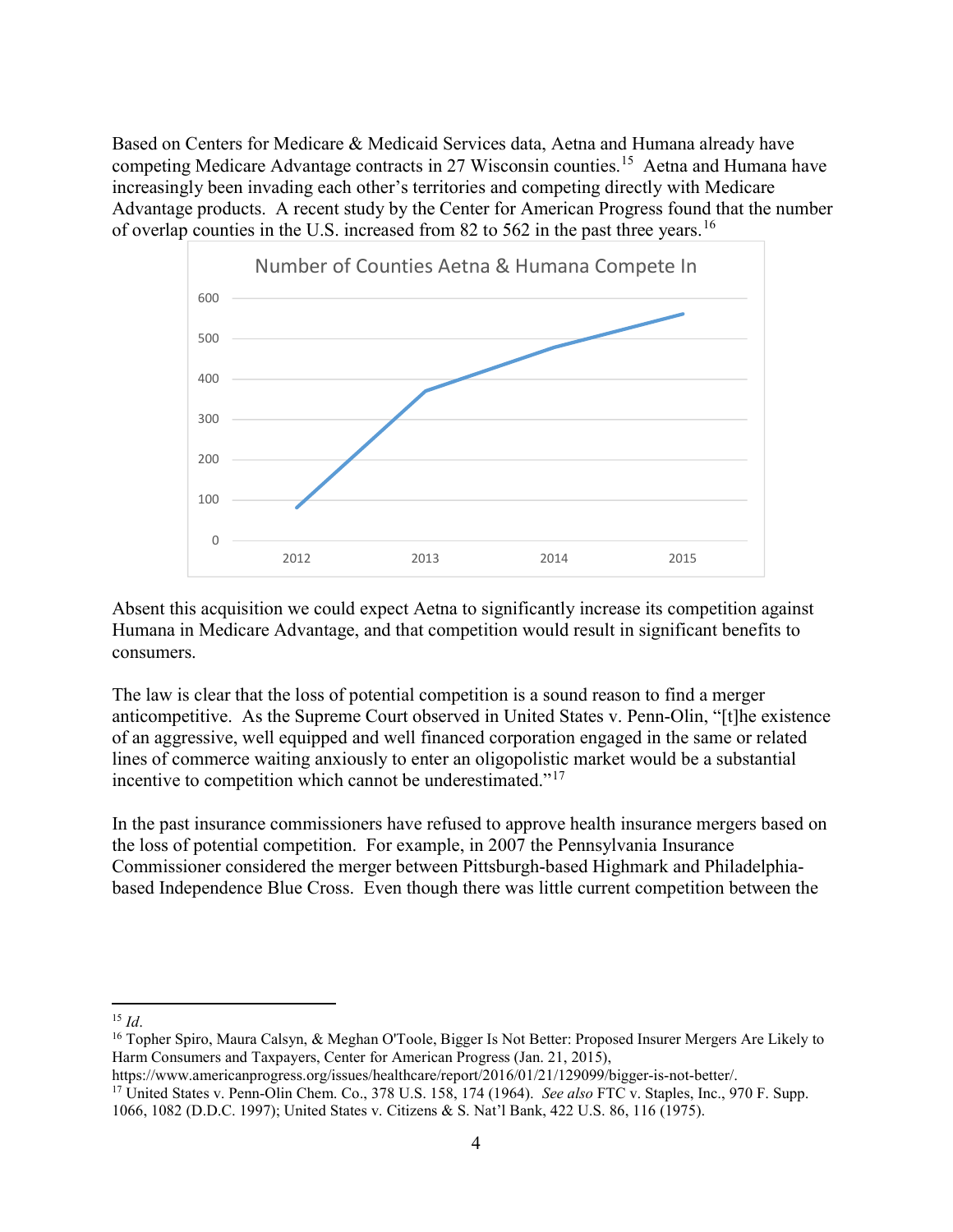two firms, the merger was rejected because of the potential that the firms might increasingly enter each other's territories and compete.<sup>18</sup>

Past Consumer Protection Violations Intensify Competitive Concerns. Compliance with consumer protection provisions is crucial to ensuring a competitive market. Humana has an inadequate record of compliance. Humana has had the most total HMO grievances per 10,000 enrollees, as measured by OCI, in the years 2012-2014.<sup>19</sup> Humana was  $67\%$ ,  $66\%$ , and  $3\%$ higher in this metric than the next largest offender in the years 2012, 2013, and 2014 respectively.<sup>20</sup> This record casts further doubt on this merger being in the public interest.

Finally, Wisconsin consumers need assurances that certain improper business practices by Humana will be addressed if it is acquired by Aetna. The Centers for Medicare and Medicaid Services ("CMS") have recently fined Humana a substantial \$3.1 million for inappropriately delaying or denying coverage to elderly patients.<sup>21</sup> Humana "limited the quantity of prescription drugs available to Medicare consumers," meaning "elderly patients who had legally obtained prescriptions from their physicians went to the pharmacy to pick up medications 'and were delayed access to drugs, never received the drugs or incurred increased out-of-pocket costs." $2^2$ Humana also violated Medicare appeals and grievances rules, including misclassifying denial of claims appeals as "customer service inquiries."<sup>23</sup> CMS stated that "Humana's failures in these areas were systemic and resulted in enrollees experiencing inappropriate delays or denials in receiving covered benefits or increased out-of-pocket costs."<sup>24</sup> It is unclear whether Wisconsin Medicare consumers would fare better under Aetna, as it too was fined \$1 million last year for pharmacy network directory errors.<sup>25</sup>

## II. The Merger Could Lead to Higher Consumer Costs in Wisconsin

In Wisconsin, as recent history indicates, new competitive entry has not offset concentration within regional markets. While Wisconsin has a large number of insurers generally, the market is broken up regionally and by target market. In some counties there are only three or even fewer insurers on the individual<sup>26</sup> and Medicare Advantage<sup>27</sup> markets. While new insurers have entered regional markets such as Network Health and Common Ground Healthcare Cooperative in both the group and individual market, this has not prevented Wisconsin from being one of the most expensive states in the country for health insurance.

<sup>&</sup>lt;sup>18</sup> See Highmark Merger Timeline, PENNSYLVANIA INSURANCE DEP'T,

http://www.insurance.pa.gov/Companies/IndustryActivity/Pages/Highmark-Merger-Timeline.aspx#.Vkqhq\_mrShc (last visited Jan. 8, 2015).

<sup>&</sup>lt;sup>19</sup> Consumer's Guide to Managed Care Health Plans in Wisconsin at 12, State of Wisconsin Office of the Commissioner of Insurance, available at http://oci.wi.gov/pub\_list/pi-044.pdf.

<sup>20</sup> See Id.

<sup>&</sup>lt;sup>21</sup> Boris Ladwig, Feds fine Humana \$3.1 million for Medicare violations, INSIDER LOUISVILLE (Mar. 9, 2016 7:00 AM), http://insiderlouisville.com/business/feds-fine-humana-3-1m-for-medicare-violations/.

 $^{22}$  *Id.* 

 $^{23}$  *Id.* 

 $^{24}$  *Id.*  $^{25}$  *Id.* 

<sup>26</sup> 2016 Individual Health Insurance Carriers in Wisconsin, Wisconsin Office of the Commissioner of Insurance, available at http://oci.wi.gov/healthcare\_ref/provider\_map.htm#Ashland\_a.

<sup>&</sup>lt;sup>27</sup> See Medicare Advantage/Part D Contract and Enrollment Data, *supra* note 12.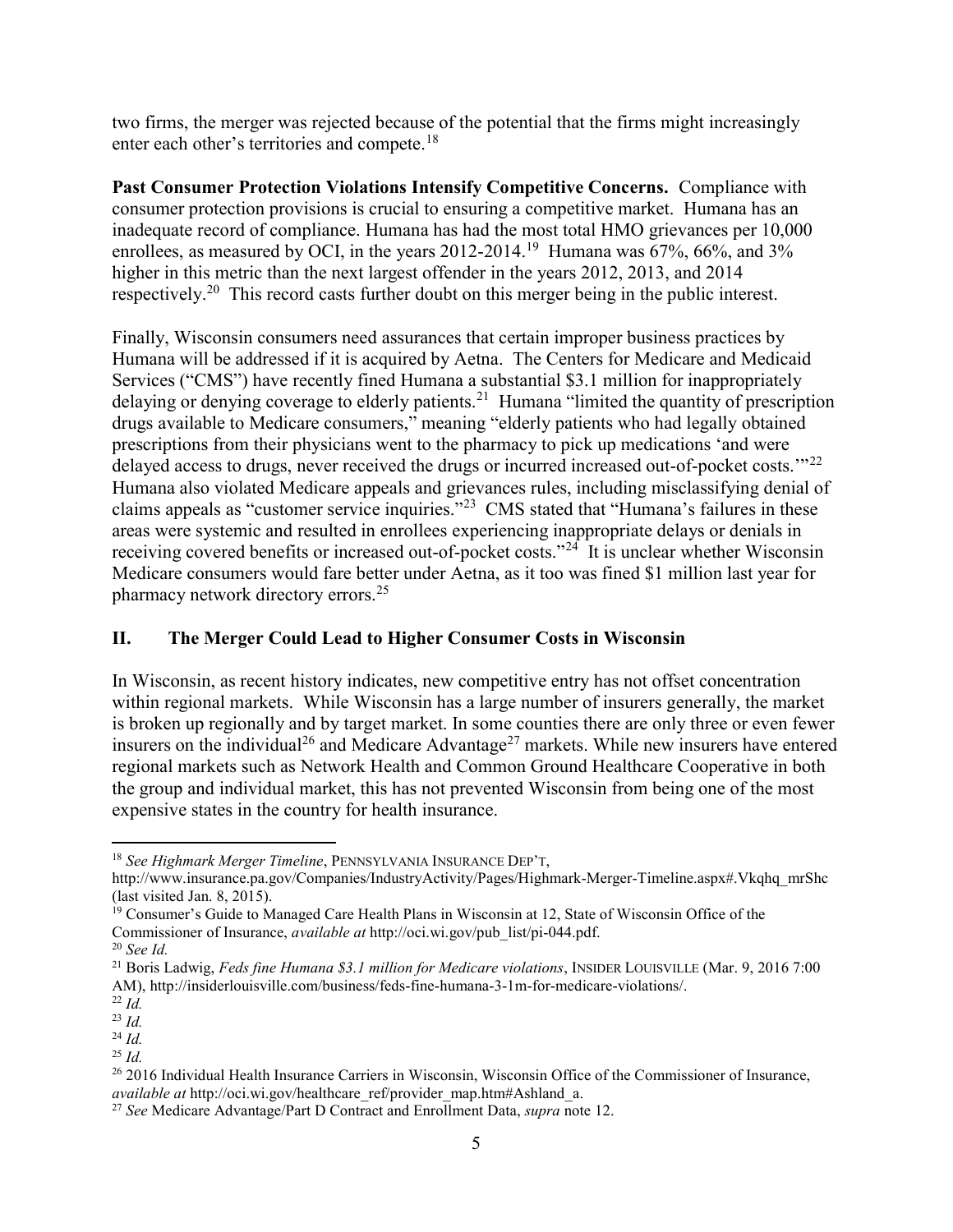Consumers are concerned that increased market power post-merger of Aetna and Humana could lead to rising costs, i.e. higher premiums and out-of-pocket charges. For Wisconsinites, health insurance premiums continue to rise. According to data from the Kaiser Family Foundation, average individual monthly premiums increased steadily from \$205.84 in 2010 to \$237.51 in 2013.<sup>28</sup> Last year six health insurance companies sought rate increases of 10 percent to 33 percent, spurring state legislative efforts to increase public notice and participation in rate increases.<sup>29</sup> With prices steadily increasing in Wisconsin, this proposed merger between two nationally dominant insurers could exacerbate this trend, leading to even higher consumer costs.

Economic studies have demonstrated a direct correlation between health insurer concentration and higher premiums.<sup>30</sup> Mergers between dominant insurers can make matters far worse. According to one health economics expert at the University of Southern California's Schaeffer Center for Health Policy and Economics, "when insurers merge, there's almost always an increase in premiums."<sup>31</sup> Two separate, retrospective economic studies on health insurance mergers found significant premium increases for consumers post-merger. One study found that the 1999 Aetna-Prudential merger resulted in an additional seven percent premium increase in 139 separate markets throughout the United States.<sup>32</sup> Another study found that the 2008 United-Sierra merger resulted in an additional 13.7 percent premium increase in Nevada.<sup>33</sup> There is also economic evidence that a dominant insurer can increase rates 75 percent higher than smaller insurers competing in the same state.<sup>34</sup> In contrast, we are not aware of any economic studies or evidence indicating that insurance mergers lead to lower prices for consumers.

Current market regulations will not deter an insurer from raising consumer costs. Some supporters of this merger have argued that the medical loss ratio ("MLR") limits the level of insurer profits thus protecting consumers from price increases.<sup>35</sup> While MLR is an important tool that requires health insurers to spend 80 to 85 percent of net premiums on medical services and quality improvements, it will not adequately protect consumers from anticompetitive harm.<sup>36</sup> MLR, as health antitrust expert Professor Jamie King has observed, "does not guarantee that

<sup>&</sup>lt;sup>28</sup> Average Monthly Premiums Per Person in the Individual Market, Kaiser Family Foundation, available at http://kff.org/other/state-indicator/individual-premiums/#graph.

 $^{29}$  David Wahlberg, *Large health insurance rate hikes in Wisconsin target of bill*, WISCONSIN STATE JOURNAL (Sep. 4, 2015), http://host.madison.com/wsj/news/local/health\_med\_fit/large-health-insurance-rate-hikes-in-wisconsintarget-of-bill/article\_fe900e1f-e9ee-5240-978c-d431425aef5d.html.

<sup>&</sup>lt;sup>30</sup> See Leemore Dafny, Are Health Insurances Markets Competitive?, 100 AM. ECON. REV. 1399 (2010).

 $31$  David Lazarus, As Health insurers merge, consumers' premiums are likely to rise, L.A. TIMES (July 10, 2015 4:00) AM), http://www.latimes.com/business/la-fi-lazarus-20150710-column.html.

<sup>&</sup>lt;sup>32</sup> Leemore Dafny et al., Paying a Premium on Your Premium? Consolidation in the US Health Insurance Industry, 102 AM. ECON. REV. 1161 (2012).

 $33$  Guardado et al. The Price Effects of a Large Merger of Health Insurers: A Case Study of United-Sierra,  $1(3)$ HEALTH MANAGEMENT, POL'Y & INNOVATION 1 (2013).

<sup>&</sup>lt;sup>34</sup> Eugene Wang and Grace Gee, *Larger Insurers, Larger Premium Increases: Health insurance issuer competition* post-ACA, TECH. SCI. (Aug. 11, 2015), available at http://techscience.org/downloadpdf.php?paper=2015081104.  $35$  See Bertolini, supra note 33 (noting that the merger will lead to "lower costs.").

<sup>&</sup>lt;sup>36</sup> See Letter to Commissioners Ted Nickel and Katherine Wade, American Hospital Association (Feb. 23, 2016), available at http://media.wix.com/ugd/1859d0\_fe3f35a629c1411b8522c232258f8576.pdf.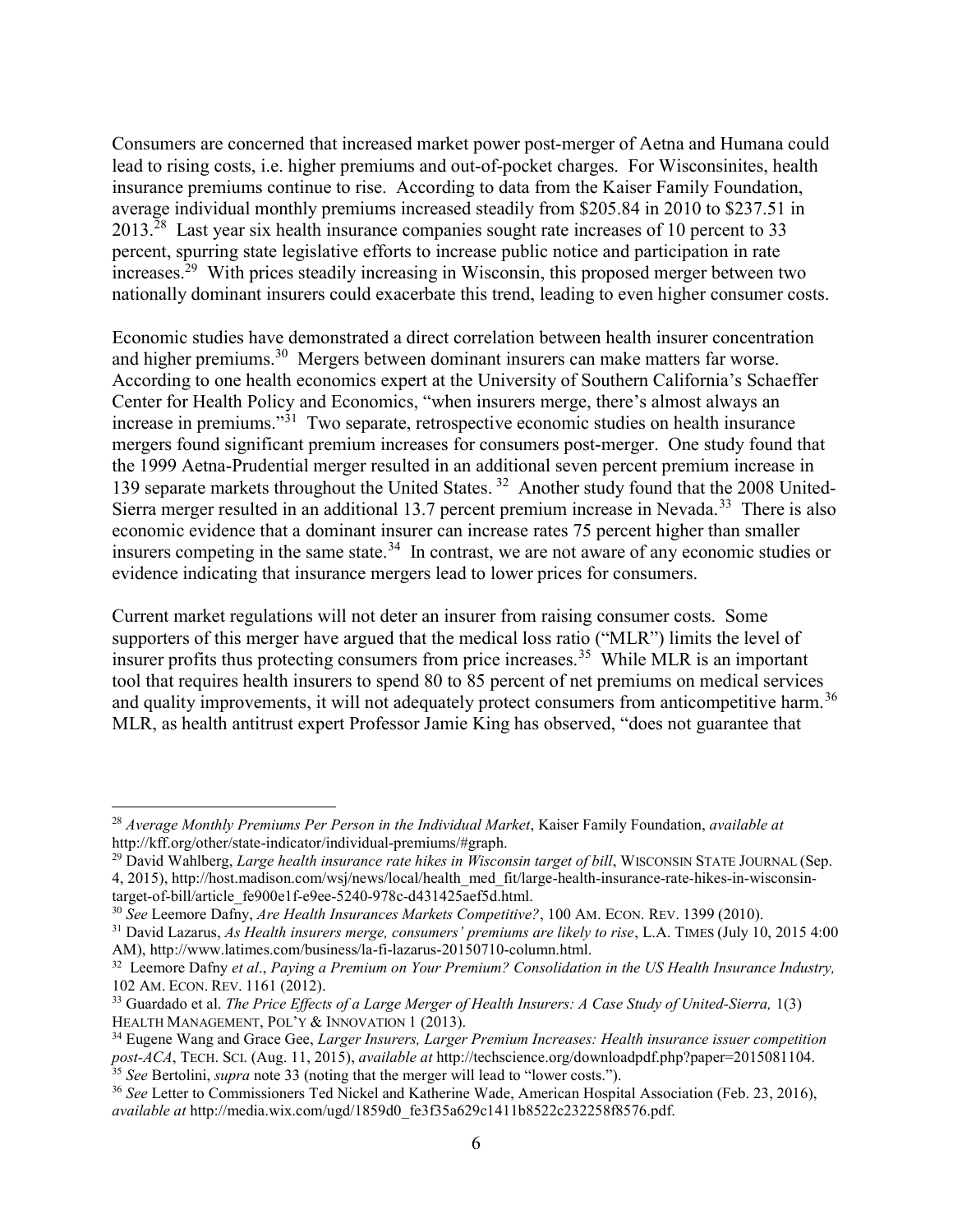dominant insurers will not raise premiums and as such, it is not a substitute for the pressures toward lower costs and higher quality created by a competitive market."<sup>37</sup>

# III. There are Significant Concerns over Network Adequacy

As part of the review process, OCI should fully evaluate the impact of the proposed merger on provider network adequacy. For many consumers, the provider networks offered in a plan are as important a consideration as cost. The merging insurance companies have claimed that the merger will expand access for consumers through a more extensive network of hospitals, physicians, services, and health care professionals. We are concerned, however, that the opposite could actually result, that consumers could find their options limited to plans with overly restrictive provider networks.

Narrower insurance networks are intended to give consumers the option of lower-cost insurance in exchange for limiting the number of providers. Offering the choice of narrower-network plans, assuming they meet network adequacy standards and contain providers of good quality, can be consumer-friendly, because these plans will likely cost consumers less. But if the market becomes so concentrated that dominant insurers are able to eliminate or unduly restrict broadernetwork options, that would be harmful for consumers who are willing to pay more and want a broader network – and it could even potentially lower quality of care, for example if higher quality providers are excluded.

For example, a recent study by the Leonard Davis Institute of Health Economics and the Robert Wood Johnson Foundation found that 57 percent of individual plans offered on the Wisconsin exchange use narrower networks that only include 25 percent or fewer of area providers.<sup>38</sup> Moreover, Wisconsin only regulates quantitative standards for network adequacy for specific types of network plans, and only in regards to extended hours of operation on the Health Insurance Exchange.<sup>39</sup> Therefore, there is currently little recourse for consumers if insurance products continue to narrow, dropping a consumer's preferred provider.

We are concerned that the proposed Aetna-Humana merger and the resulting increase in market concentration could exacerbate existing network limitations in Wisconsin. We urge your careful attention to network adequacy in analyzing this proposed merger. We also urge you, in the event the merger is permitted, to consider the undertakings we suggest in Section VI to help ensure adequate and quality network choices for consumers.

 $\overline{a}$ 37 Effects on Competition of Proposed Health Insurer Mergers: Hearing Before Comm. on the Judiciary Subcomm. on Regulatory Reform, Commercial and Antitrust Law, 114th Cong. (Sept. 29, 2015) (testimony of Jamie S. King, Professor University of California, Hastings College of Law), available at

https://judiciary.house.gov/hearings/?Id=020363B9-F9EF-4623-8E67-28A0B260675A&Statement\_id=30A83B11-7A89-4261-9773-DCF6593808FF.

<sup>&</sup>lt;sup>38</sup> Dana Polsky & Janet Weiner, State Variation in Narrow Networks on the ACA Marketplaces, LEONARD DAVIS INST. HEALTH ECON. (Aug. 2015), available at

http://www.rwjf.org/content/dam/farm/reports/issue\_briefs/2015/rwjf422684.

<sup>&</sup>lt;sup>39</sup> See Justin Giovannelli, Kevin W. Lucia, and Sabrina Corlette, *Implementing the Affordable Care Act: State* Regulation of Marketplace Plan Provider Networks, COMMONWEALTH FUND (May 2015), available at http://www.commonwealthfund.org/~/media/files/publications/issue-

brief/2015/may/1814\_giovannelli\_implementing\_aca\_state\_reg\_provider\_networks\_rb\_v2.pdf.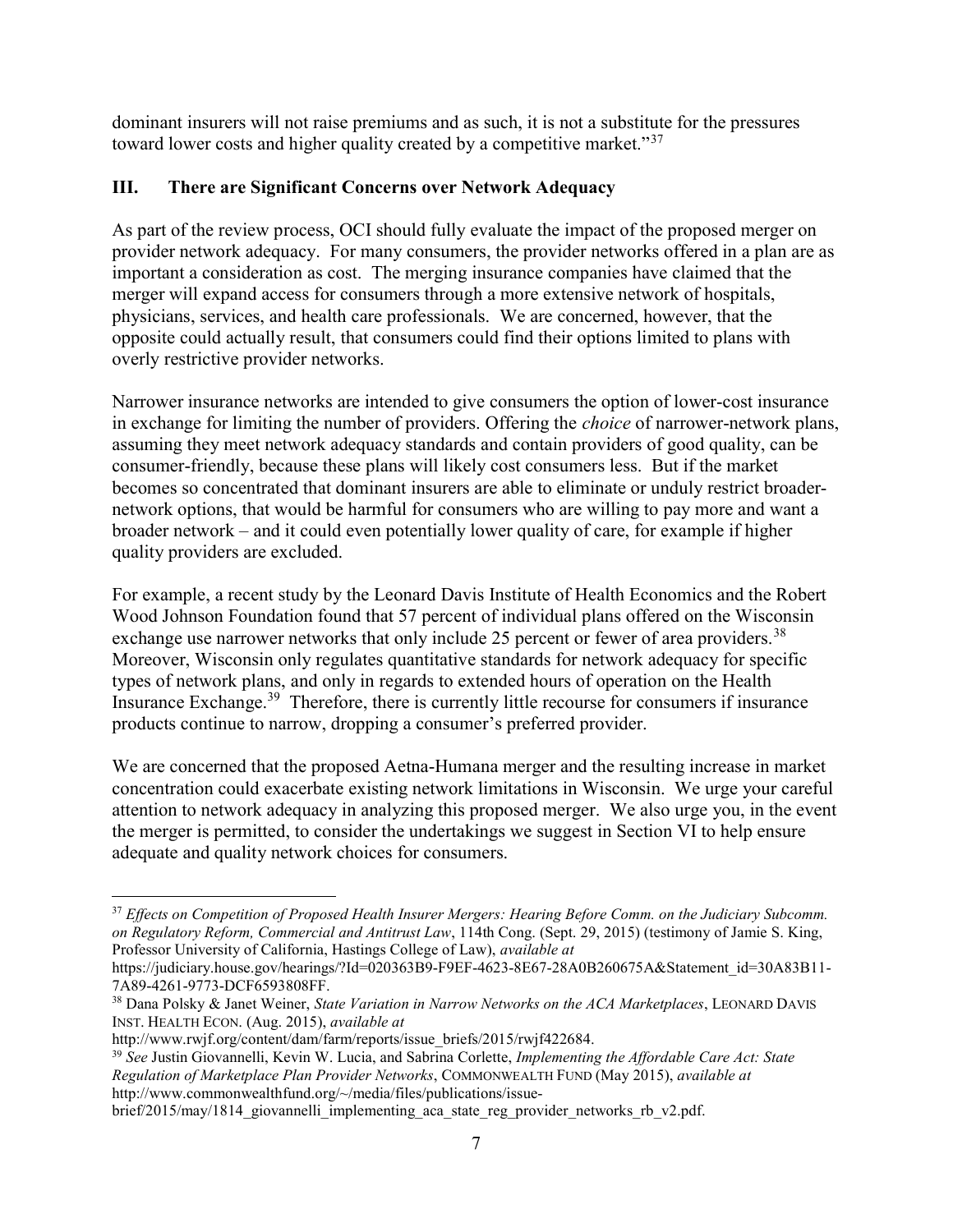#### IV. Merger Efficiencies Are Unlikely and will not Outweigh the Competitive Harm

The merging parties have not fully documented their claimed efficiencies but have generally stated that their merger would create substantial efficiencies leading to improved health care quality and lower costs for consumers.<sup>40</sup> It is for OCI to carefully examine these claims and determine if they are fully substantiated.<sup>41</sup> However, the law is clear that efficiencies, even if proven, do not count unless (1) they clearly outweigh the anticompetitive effects, (2) it is necessary for the insurers to merge to achieve the stated efficiencies, and (3) the stated efficiencies will actually benefit consumers.<sup>42</sup>

The parties have claimed significant cost-savings associated with the merger. According to Aetna, its merger with Humana would create \$1.25 billion in "synergy opportunities" and "operating efficiencies."<sup>43</sup> However, while the merging insurers have offered little details about these supposed savings, the bigger question is if consumers would see any benefit themselves from these savings, if they do result, in the form of lower costs or greater value. There is no evidence or scholarly studies showing that insurance mergers lead to savings for consumers. In fact, as previously noted, evidence indicates that health insurance mergers lead to higher consumer costs, not increased consumer savings.<sup>44</sup> Assistant Attorney General Bill Baer from the DOJ's Antitrust Division raised questions regarding the alleged cost efficiencies that would result from health insurance mergers. Baer noted that "consumers do not benefit when sellers . . . merge simply to gain bargaining leverage."<sup>45</sup>

That makes sense. Most large insurers are beyond the point where another merger would help them achieve any legitimate economies of scale. And there is little evidence that consumers would ever actually benefit from giving insurers increased bargaining power. In fact, Professor Thomas Greaney, a health antitrust scholar, has noted that there is actually "little incentive [for an insurer] to pass along the savings to its policyholders."<sup>46</sup> As Consumers Union has suggested, a more likely result would be fewer choices for consumers, and providers being pressured to cut

 $\overline{a}$ <sup>40</sup> See Bertolini, supra note 33 (section labeled "Benefits of the Acquisition for Consumers and Providers.").

<sup>&</sup>lt;sup>41</sup> The OCI should be especially skeptical of claims that new entry can resolve competitive concerns. Christine A. Varney, Assistant Attorney Gen., Antitrust Div., U.S. Dep't of Justice, Remarks as Prepared for American Bar Association/American Health Lawyers Association Antitrust Healthcare Conference (May 24, 2010), available at https://www.justice.gov/atr/speech/antitrust-and-healthcare ("[E]ntry defenses in the health insurance industry will be viewed with skepticism and will almost never justify an otherwise anticompetitive merger.").

<sup>&</sup>lt;sup>42</sup> Horizontal Merger Guidelines, *supra* note 42 at § 10 (to rebut a presumption of competitive harm, efficiencies must be merger-specific, cognizable, and substantiated); St. Alphonsus Med. Ctr. v. St. Luke's Health Sys., 778 F.3d 775, 789 (9th Cir. 2015) (efficiencies must demonstrably prove "that a merger is not, despite the evidence of a prima facie case, anticompetitive").

<sup>&</sup>lt;sup>43</sup> Press Release, Aetna, Aetna to Acquire Humana for \$37 Billion, Combined Entity to Drive Consumer-Focused, High-Value Health Care (July 3, 2015), available at https://news.aetna.com/news-releases/aetna-to-acquire-humanafor-37-billion-combined-entity-to-drive-consumer-focused-high-value-health-care/.

<sup>&</sup>lt;sup>44</sup> See Section II.

<sup>45</sup> Speech by Assistant Attorney General Bill Baer, Remarks as Prepared for the Delivery at The New Health Care Industry Conference: Integration, Consolidation, Competition in the Wake of the Affordable Care Act at Yale University (Nov. 13, 2015), https://www.justice.gov/opa/speech/assistant-attorney-general-bill-baer-deliversremarks-new-health-care-industry-conference.

<sup>&</sup>lt;sup>46</sup>See Thomas Greaney, *Examining Implications of Health Insurance Mergers*, HEALTH AFFS. (July 16, 2015), http://healthaffairs.org/blog/2015/07/16/examining-implications-of-health-insurance-mergers/.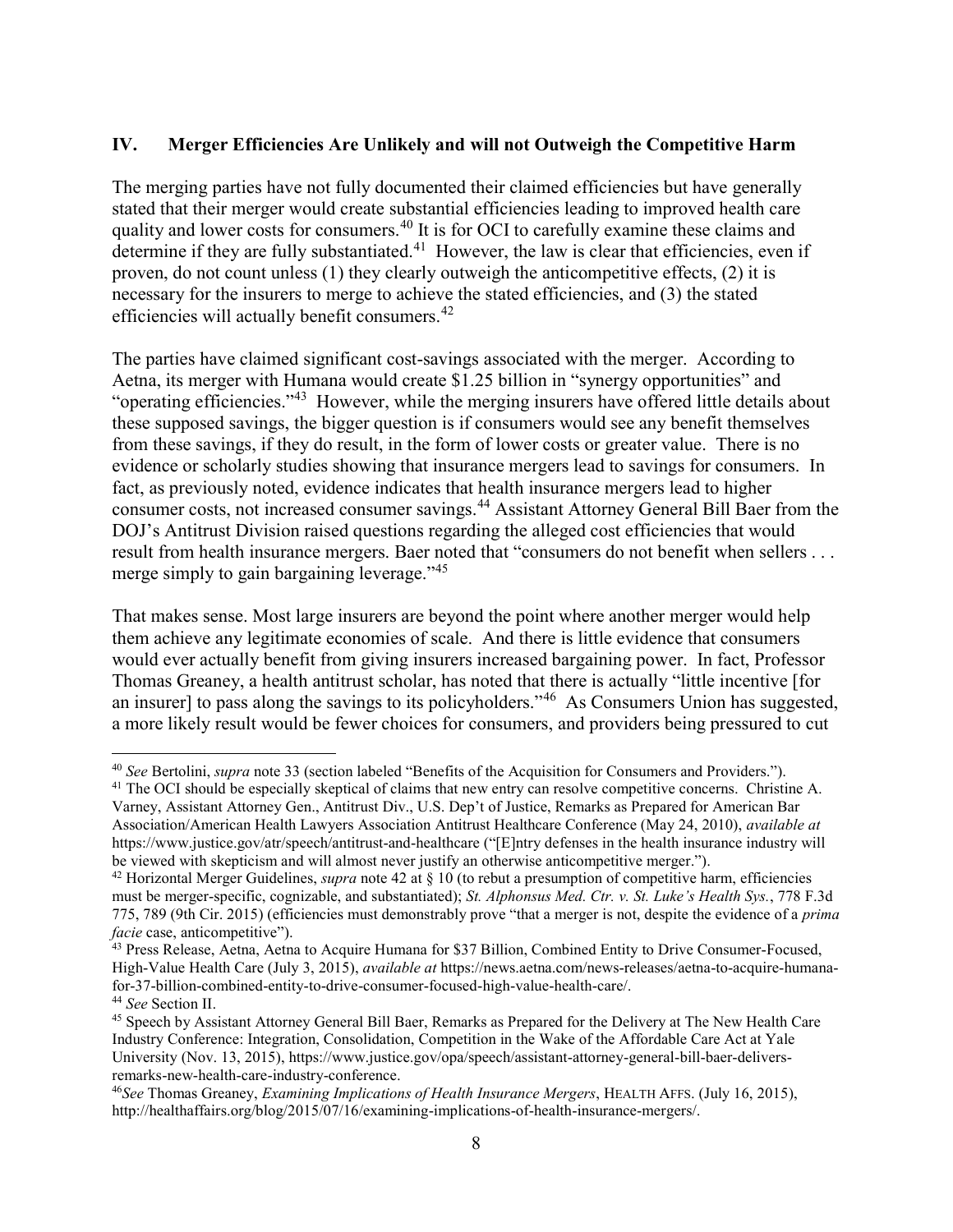corners on quality of care in order to meet the insuerer's demands – the opposite of what consumers need.<sup>47</sup> The American Antitrust Institute, the leading non-profit antitrust think tank, recently concluded that economic studies and evidence indicate that "consumers do not benefit from lower healthcare costs through enhanced bargaining power."<sup>48</sup>

A more abstract argument raised by the merging insurers is that the merger will allow for more innovation. Innovation in health care delivery can be very beneficial and should be encouraged. For one thing, there is the effort to change health care from the current volume-based system to a patient-oriented, value-based delivery model that incentivizes insurers and providers to improve care and lower costs. But we are concerned that, in Wisconsin, the merger would increase and entrench the combined insurer's market power, reducing its incentives to compete and improve care. As noted by the American Antitrust Institute, excessive concentration created by the proposed merger is likely to reduce incentives for engaging in pro-consumer innovation.<sup>49</sup>

Furthermore, the insurers have not offered any convincing details or analysis demonstrating how innovation would improve post-merger. In fact, reviewing their testimony and data, Professor Dafny found speculative their claims that the mergers would enhance their ability to develop and implement new value-based payment agreements, noting that there was no evidence that mergers are required in order to carry out such initiatives.<sup>50</sup> Moreover, at a recent conference, Professor Dafny further noted that statistical evidence shows concentrated insurance markets often have less innovative insurance product offerings, meaning mergers between insurers will not likely lead to higher quality or more innovative insurance products.<sup>51</sup>

## V. Divestitures and Other Remedies

As part of its review of the proposed merger, OCI should consider what actions would help properly protect consumers and ensure the merger is in the public interest. If the OCI decides that a merger is not in the public interest, it has the power to disapprove the merger. Indeed, state insurance commissioners have disapproved health insurance mergers in the past, such as Pennsylvania's 2009 decision to deny Highmark's acquisition of Independence Blue Cross.<sup>52</sup>

 $47$  See Health Insurance Industry Consolidation: Hearing before the Sen. Comm. on the Judiciary, Subcomm. on Antitrust, Competition Policy, and Consumer Rights, 114th Cong. (Sept. 22, 2015) (testimony of George Slover, Consumers Union), available at http://www.judiciary.senate.gov/imo/media/doc/09-22-

<sup>15%20</sup>Slover%20Testimony.pdf ("[b]ut a dominant insurer could force doctors and hospitals to go beyond trimming costs, to cut costs so far that it begins to degrade the care and service they provide below what consumers value and need").

<sup>48</sup> Letter from the American Antitrust Institute, Thomas Greaney, and Diana Moss, to William J. Baer, Assistant Attorney General Dep't of Justice (Jan. 11, 2016), available at

http://www.antitrustinstitute.org/sites/default/files/Health%20Insurance%20Ltr\_1.11.16.pdf.

<sup>&</sup>lt;sup>49</sup> Greaney & Moss, *supra* note 37 (emphasis added).

<sup>50</sup> Dafny, supra note 30.

<sup>51</sup> Leemore Dafny, Comments at The New Health Care Industry: Integration, Consolidation, Competition in the Wake of the Affordable Care Act (Nov. 13, 2015), *available at https://www.law.yale.edu/solomon*center/events/inaugural-conference.

<sup>52</sup> See Highmark Merger Timeline, PENNSYLVANIA INSURANCE DEP'T,

http://www.insurance.pa.gov/Companies/IndustryActivity/Pages/Highmark-Merger-Timeline.aspx#.Vkqhq\_mrShc (last visited Jan. 8, 2015).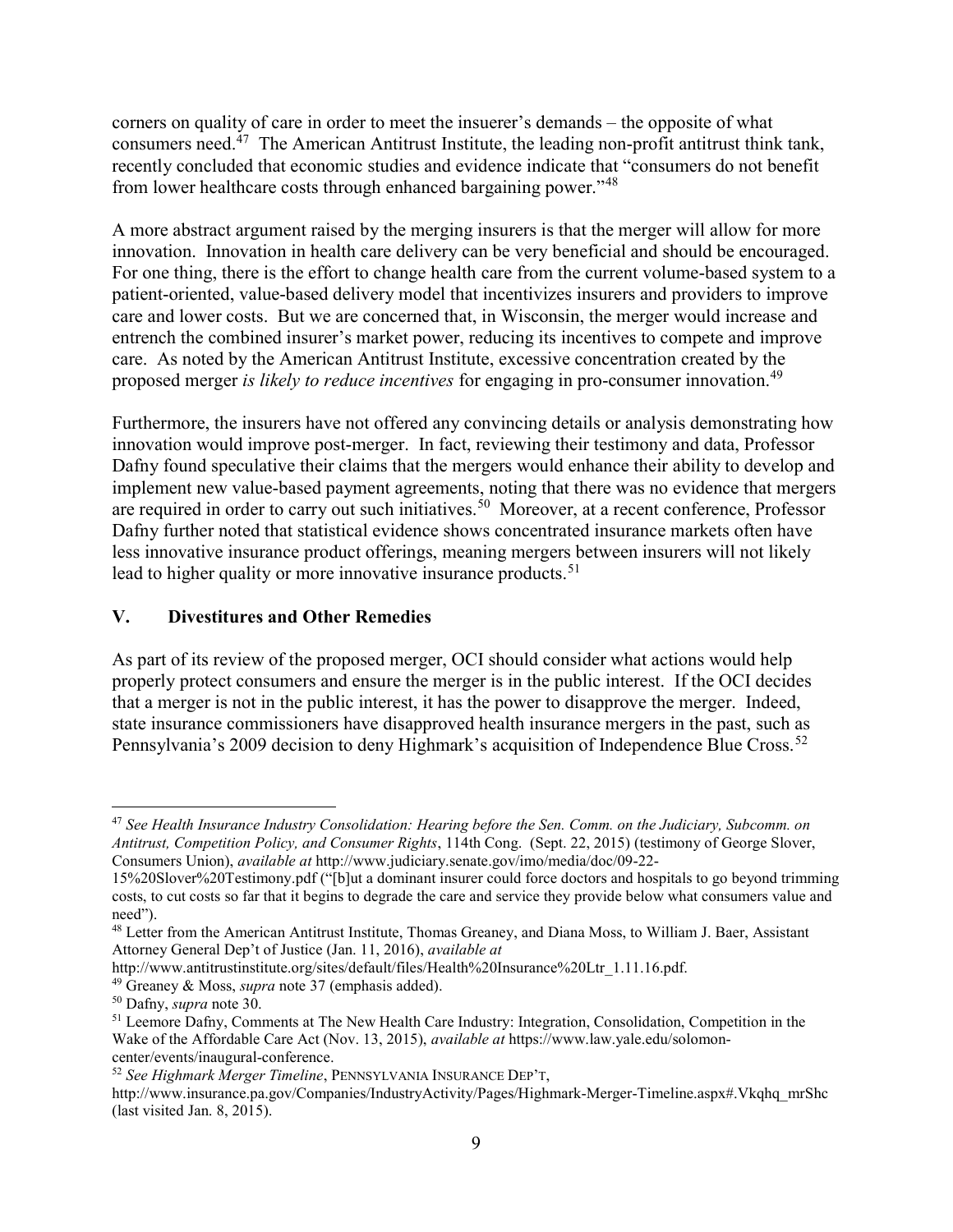In other cases, mergers have been approved conditioned on the imposition of specific remedies such as divestitures or additional conduct regulation.<sup>53</sup> In evaluating any proposed remedy, it is important to remember that the law requires that a remedy must fully restore the competition that would otherwise be lost, or must otherwise effectively prevent the harm that would result.<sup>54</sup>

In nearly every health insurance merger enforcement action during the last two decades, DOJ has relied on the structural remedy of divestiture.<sup>55</sup> Divestitures require that the merging insurance companies spin off subscribers or operations to another, independent insurance company that is fully capable of restoring the same competition. In Wisconsin, the scope, breadth, and market shares of the merging companies' ASO and Part D operations is significant. These overlap problems are exacerbated by the also announced merger of Anthem and Cigna. Constructing any remedy involving divestitures may be an extremely difficult task.

It could be a mistake for the OCI to rely on the DOJ's traditional approach of divestiture. For example, the DOJ has previously used divestitures to resolve competitive concerns from mergers in Medicare Advantage markets. Recent studies by the Center for American Progress and the Capitol Forum found that the divestitures had largely failed to address the competitive concerns, with 2 of the 3 firms failing and a substantial increase in premiums. <sup>56</sup> Moreover, no remedy in this case could address the loss of potential competition. That is why the American Antitrust Institute has come out against both mergers, urging the DOJ to "just say no."<sup>57</sup> As noted before that was the approach taken by the Pennsylvania Insurance Commissioner in rejecting the Highmark-Independence Blue Cross merger.

Indeed, because of such concerns, DOJ, the Federal Trade Commission ("FTC"), and the courts have rejected divestitures as a remedy in other merger enforcement matters. In their reviews of the proposed mergers of Comcast-Time Warner Cable and Sysco-US Foods, to cite two examples, the enforcement agencies rejected the divestitures offered as remedies, and instead blocked the mergers. When Sysco pursued its merger anyway, the court agreed with the FTC and enjoined the merger.<sup>58</sup>

 $53 E.g.,$  Consent Order at 8, In the Matter of Application for the Indirect Acquisition of Humana by Aetna, No. 125926-16-C0 (Feb. 15, 2016), available at http://floir.com/Sections/LandH/AetnaHumanaHearing.aspx.

 $54$  E.g., See Ford Motor Co. v. United States, 405 U.S. 562, 573 (1972) ("The relief in an antitrust case must be 'effective to redress the violations' and 'to restore competition.'" (citation omitted))

<sup>55</sup> See, e.g., Revised Final Judgment, United States v. Aetna Inc. and Prudential Insurance Co. of Am., No. 3-99-cv-1398-H (N.D. Tex. Dec. 7, 1999); Final Judgment, United States v. UnitedHealth Group Inc. and Sierra Health Servs. Inc., No: 1:08-cv-00322 (D.D.C. Sept. 24, 2008); Final Judgment, United States v. Humana Inc., No. 1:12-cv-00464 (D.D.C. March 27, 2012).

<sup>56</sup> Topher Spiro, Maura Calsyn, Meghan O'Toole, Divestitures Will Not Maintain Competition in Medicare Advantage, Center for American Progress (Mar. 8, 2016),

https://www.americanprogress.org/issues/healthcare/report/2016/03/08/132420/divestitures-will-not-maintaincompetition-in-medicare-advantage/.

<sup>57</sup> Greaney & Moss, supra note 37.

<sup>58</sup> Press Release, DOJ, Comcast Corporation Abandons Proposed Acquisition of Time Warner Cable After Justice Department and Federal Communications Commissions Informed Parties of Concerns (Apr. 24, 2015), available at https://www.justice.gov/opa/pr/comcast-corporation-abandons-proposed-acquisition-time-warner-cable-afterjustice-department; see also Press Release, FTC, Following Sysco's Abandonment of Proposed Merger with US Foods, FTC Closes Case (July 1, 2015), available at https://www.ftc.gov/news-events/pressreleases/2015/07/following-syscos-abandonment-proposed-merger-us-foods-ftc-closes.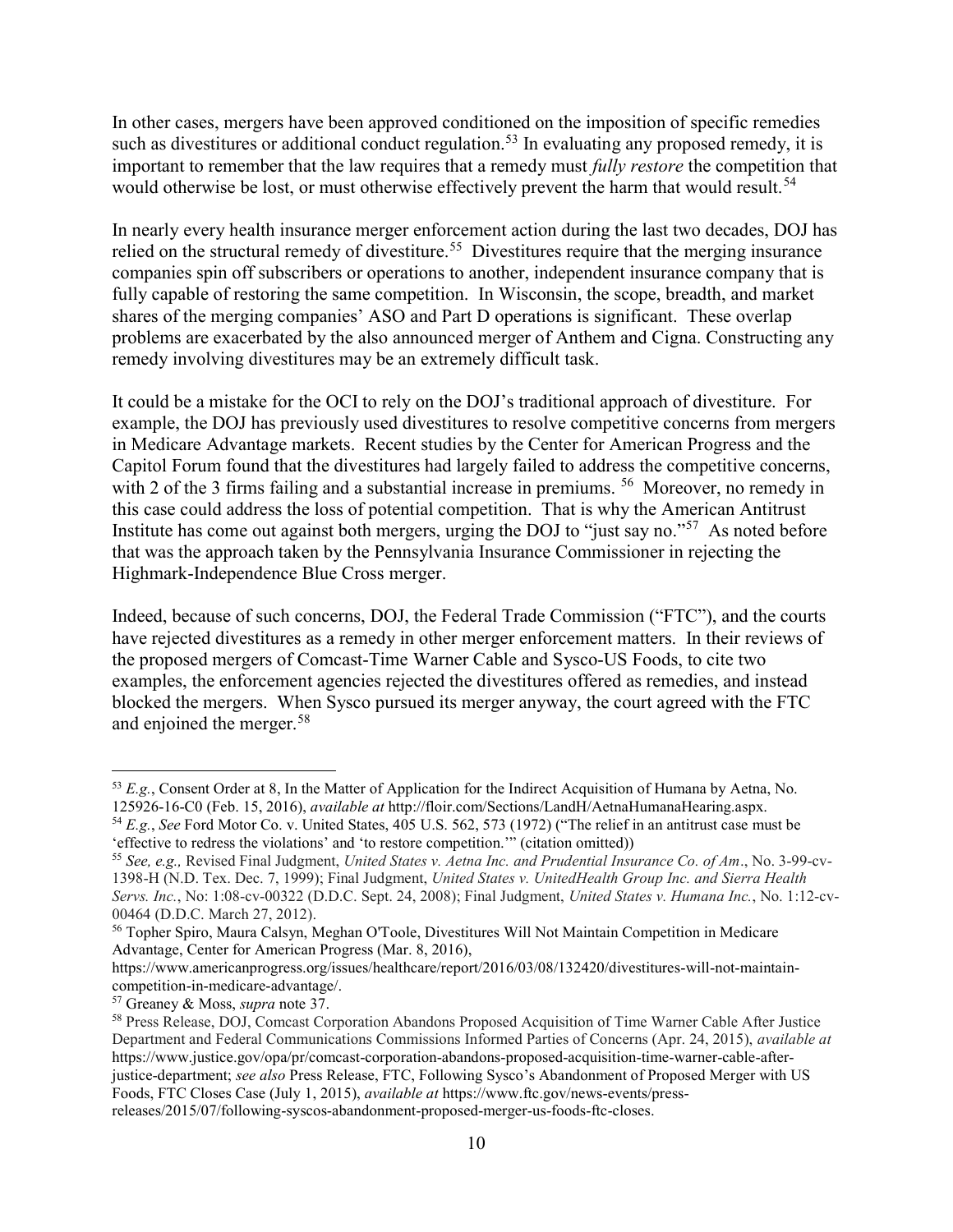Regarding health insurance markets, there is little evidence that the benefits of competition are effectively restored after divestitures. In fact, in the previously cited three retrospective studies on health insurance mergers, both matters involved divestitures of covered lives for different insurance products, but the merged companies were still able to raise premiums by significant margins.<sup>59</sup> Additionally, for any divestiture to be successful the purchaser of the assets will need to have and maintain a cost-competitive and attractive network of hospitals and physicians; ensuring this will require scrutiny and continued monitoring from DOJ.<sup>60</sup> And there is yet another reason why divestitures are not effective in health insurance markets in the long term: what is divested amounts to the contracts with specific policyholders. In the next open season, it is all too easy for a divested policyholder to return to the previous insurer. For all these reasons, it may be difficult to genuinely preserve the competitive benefits of the pre-merger market structure through divesting subscribers or operations to a competitor.

Most recently, the Florida Office of Insurance Regulation ("OIR") rejected divestitures as a potential remedy in the Aetna-Humana merger.<sup>61</sup> The OIR noted that the divestitures were "not in the best interests of Florida policyholders and also may be short term in nature."<sup>62</sup> The OIR noted that such divestitures may "result in unwanted changes in quality of services [and] benefits," and furthermore, that policyholders can switch insurance every year which would "lessen the effectiveness of divestitures as a means to manage market concentration." $63$ 

While the DOJ (and the Wisconsin Attorney General's Office, using its own antitrust authority) may be considering divestitures, the OCI and Commissioner are empowered to develop additional remedies for a health insurance merger. These remedies can be in addition to any remedies, including divestitures, ordered by the DOJ or the Wisconsin Attorney General. For example, in the 2008 acquisition of Sierra Health by UnitedHealth, the DOJ required divestiture of MA plans in Las Vegas, <sup>64</sup> but the Nevada Insurance Commissioner required additional remedies. In order for the merging companies to receive approval from the Commissioner, they had to agree that no acquisition costs would be passed along to consumers or providers, that there would be no premium increases, that there would be no scaling back of benefits, and that UnitedHealth would take specified actions to limit the number of uninsured within the state.<sup>65</sup>

Regulatory remedies can also have their shortcomings for effectively protecting competition and consumers against the abuse of market power resulting from a merger.<sup>66</sup> Nevertheless, such

<sup>59</sup> Dafny, supra note 30; Guardado, supra note 31; Spiro et al, supra note 57.

<sup>60</sup> See Greaney, supra note 35.

<sup>&</sup>lt;sup>61</sup> Consent Order, *supra* note 52 at 9.

 $62$  *Id.* at 8.

 $63$  *Id.* at 9.

<sup>&</sup>lt;sup>64</sup> Final Judgment, UnitedHealth Inc. and Sierra Health Servs., No: 1:08-cv-00322.

<sup>&</sup>lt;sup>65</sup> Healthcare Check-Up: The UnitedHealth Group Acquisition of Sierra Health Services, NEVADA BUS. (Nov. 1, 2007), http://www.nevadabusiness.com/2007/11/healthcare-check-up-the-unitedhealth-group-acquistion-of-sierrahealth-services/.

 $66$  Dep't of Justice, Antitrust Division Policy Guide to Merger Remedies (2011), available at

https://www.justice.gov/sites/default/files/atr/legacy/2011/06/17/272350.pdf (conduct remedies can be "too vague to be enforced, or that can easily be misconstrued or evaded, fall short of their intended purpose and may leave the competitive harm unchecked"); see also Deborah L. Feinstein, Editor's Note: Conduct Remedies: Tried But Not Tested, 26 ANTITRUST at 5, 6 (Fall 2011) ("Divestitures continue to be the remedy of choice—and with extremely rare exceptions—the only remedy for horizontal mergers at both the FTC and DOJ.").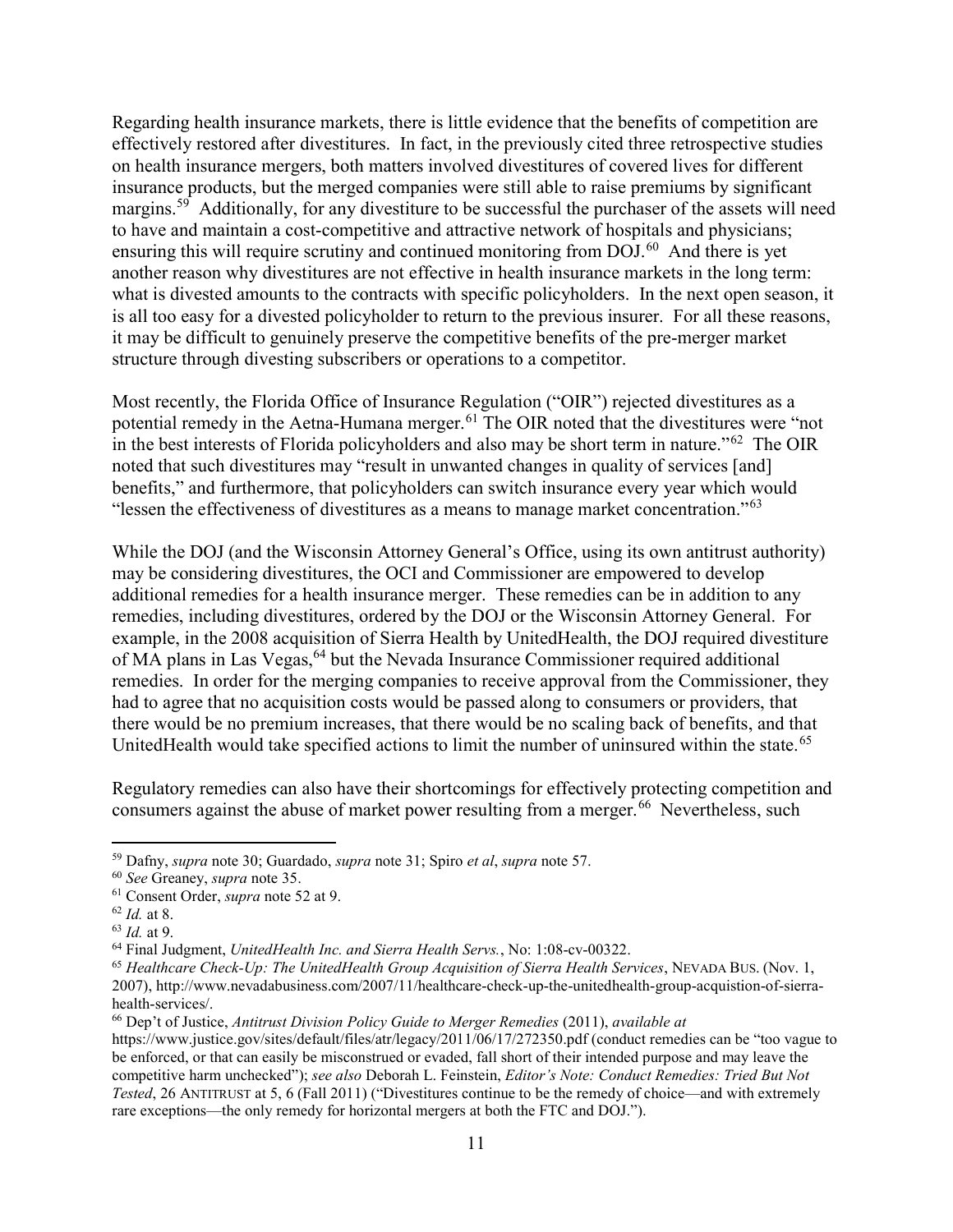remedies could play an important role in limiting harm to consumers and to the health care marketplace. In the event the Aetna-Humana is permitted to go forward, here is a short list of possible regulatory steps the OCI might consider, in addition to the divestitures possibly required by the DOJ, to limit the potential harm to consumers:

- (1) Requiring premium stability or heightened rate control for a number of years postmerger.
- (2) Requiring the merged company to maintain plan benefits and options.
- (3) Improving access to providers throughout the state and within local areas.
- (4) Ensuring that the merged company continues to provide the differentiated insurance products offered previously by the two companies, within the state and local areas, for a number of years.
- (5) Ensuring that consumer access to adequate networks is preserved and strengthened, including in rural and underserved areas.
- (6) Requiring that the merged company pass along any cost savings associated with the merger to consumers, in the form of lower premiums and deductibles.
- (7) Requiring the merged company to enter and participate in the Wisconsin Exchange.
- (8) Requiring the Part D networks to accept any willing provider in their networks.

#### Conclusion

The undersigned organizations are concerned about the consolidation within the health insurance industry and its impact on price, access, and quality of care. A merger between two of the largest, most dominant, national health insurers could substantially lessen competition for different insurance products in the State of Wisconsin. Although the merging companies are claiming various benefits associated with the merger, the credible scholarly evidence suggests that consumers will lose facing higher costs, less choice and diminished quality and innovation.

With the prospect that this merger might go forward, we urge the Office of the Commissioner of Insurance and the Commissioner to carefully analyze this merger and be ready to consider imposing requirements to protect consumers from harm.

We would be happy to address any of the points raised in this comment. Please do not hesitate to contact us with any questions.

Respectfully submitted,

Consumer Action Consumers Union Citizen Action of Wisconsin SEIU Healthcare Wisconsin Consumer Federation of America US PIRG **WISPIRG** Wisconsin Jobs Now Coalition of Wisconsin Aging Groups Wisconsin AFL CIO